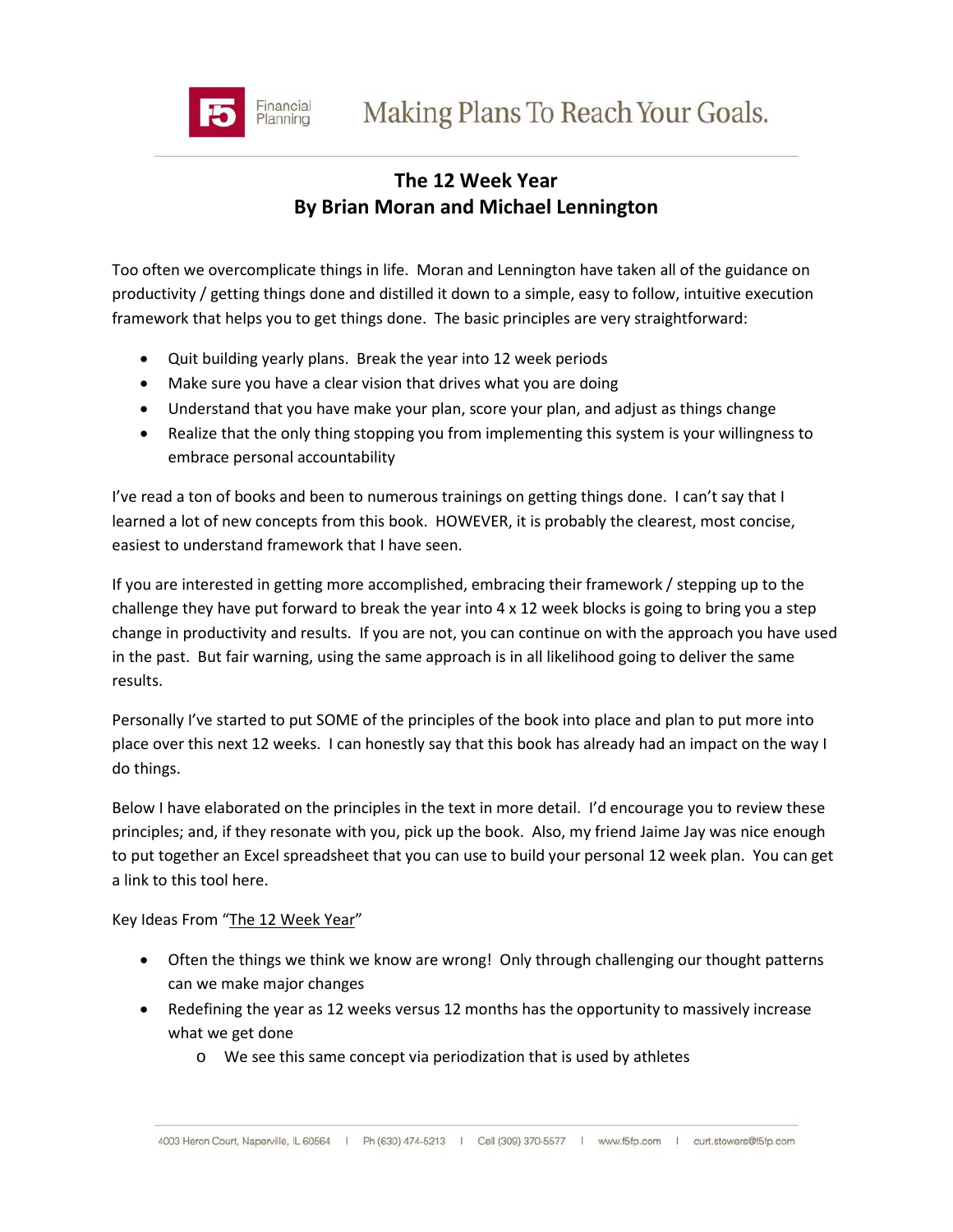

- o We are wired to procrastinate/get things done at the last minute. 4 x 12 week "years" gives us 4 times a year to get the year end push!
- It's all about what you believe / everything starts in your mind. While they did not include Stephen Covey's quote of "All things are created twice. First mentally and second physically", this is exactly the point they are making
- CORNERSTONE IDEA Break your planning cycle into a 12 week period
- CORNERSTONE IDEA Plan every week
- CORNERSTONE IDEA Measure your performance EVERY week. Those readers familiar with annual reviews will quickly recognize what happens when you have to report out on your results
- CORNERSTONE IDEA You need to be ruthless in blocking your time. Intentionality of time management is critical
- BIGGEST REALIZATION IN THE ENTIRE BOOK Accountability is NOT about having someone else "hold us accountable". It's about recognizing that accountability speaks to your character and that you need to be accountable to yourself to get things done!
- There is a big difference between "interest" and commitment. Commitment involves
	- o A Strong desire
	- o Keystone actions
	- o Counting the costs associated with these actions
	- o Act on your commitments versus how you feel (i.e. often times we don't feel like doing what we know we should!)
- CORNERSTONE IDEA You cannot control the past. You cannot control the future. You can only control what you do at this moment. Live in the moment
- CORNERSTONE IDEA To be successful you have to embrace NOT getting certain things done. Choose where you focus for the next 12 weeks and accept somethings will not get done. They describe this as intentional imbalance
- Execution of their system is based on 3 principles and 5 disciplines
	- o Principles
		- **E** Accountability
		- Commitment
		- **Greatness in the Moment**
	- o Disciplines
		- Vision
		- Planning
		- Process Control
		- **Neasurement**
		- **Time Use**
- As you make this transition. It will be uncomfortable as it involves change. The change cycle / progression through the cycle is: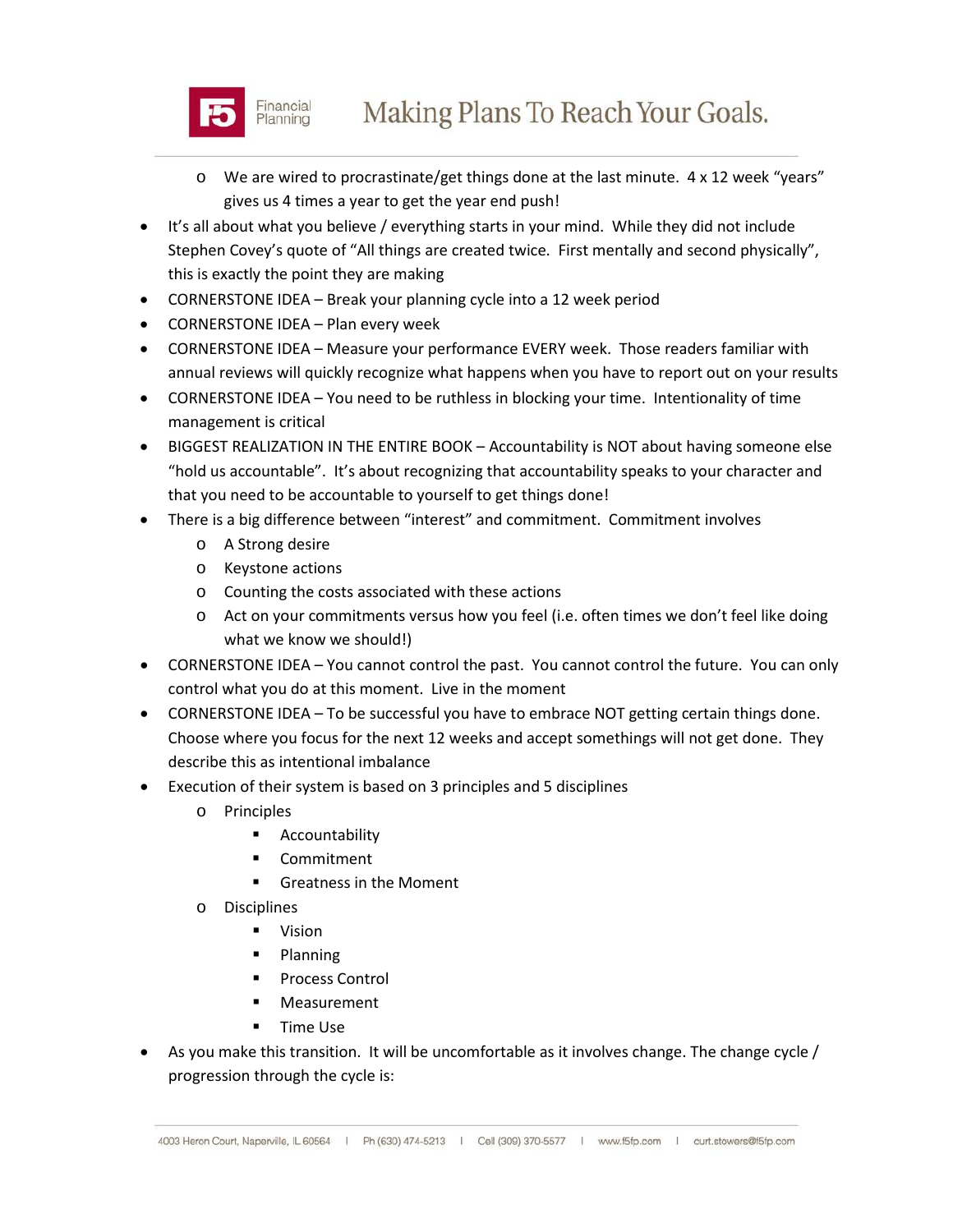

- o Uninformed Optimism This is where you believe it will be easy
- o Informed Pessimism This is where you recognize it is NOT easy
- o Valley of Despair This is where you become convinced you CANNOT do it
- o Informed Optimism This is where you start to see the benefits of change
- o Success and Fulfillment This is where you have changed and see the results
- CORNERTSTONE IDEA You MUST have a vision to make this system work. Without a vision, you will have no emotional connection to your tasks and you will in all likelihood fail. In creating a vision you need to think of:
	- o Impossible Ideas that are so grand they seem unachievable
	- $\circ$  Possible A half step back from the impossible / breaking it down into things that seem doable.
	- o Probable Taking it the next step to where it seems likely
	- o Given Taking it the next step to where it is a given
	- o This cycle is ongoing and must be repeated.
- Your vision needs to be aspirational
- Pitfalls associated with visions:
	- o You don't take the power of the vision seriously
	- o The vision isn't meaningful to you
	- o Your vision is too small
	- o You don't connect your vision to your daily actions
- Success tips on creating a vision:
	- o Share it with others
	- o Stay in touch with your vision
	- o Live with intention
- Framework for building a 12 week plan (very simple BUT very powerful!):
	- o Establish your goals
	- o Break your goals into tactics to be applied weekly
	- o FOCUS ON THE TACTICS
- Having a solid plan fosters execution
- Success criteria for goals / this is a variant of the traditional SMART goal concepts
	- o Goals must be specific and measurable
	- o You must state them positively
	- o You must ensure they are a realistic stretch
	- o You must assign accountability
	- o They must be time-bound
- Pitfalls associated with executing your 12 week plan:
	- o Your 12 week plan does not align with your long-term vision
	- o You aren't staying focused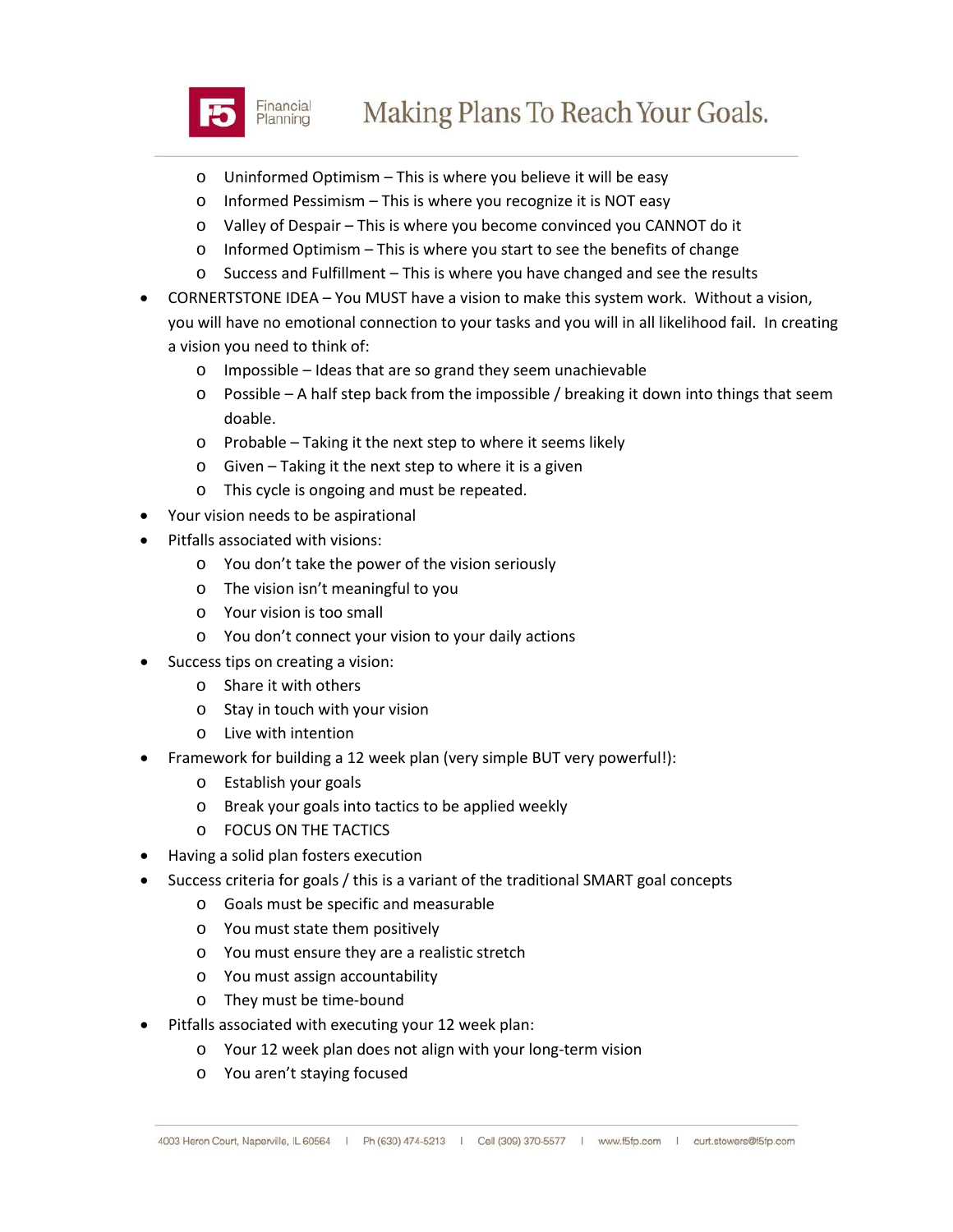

- o You don't make the tough choices
- o You don't keep it simple
- o You don't make it meaningful
- CORNERSTONE PRINCIPLE What gets measured gets done. Therefore you must put a control process in place to succeed
	- o Process needs to make sure things get done each week
	- o The suggested weekly routine is simple:
		- **Score your week**
		- $\blacksquare$  Plan your week
		- Participate in a Weekly Accountability Meeting (WAM)
- Scoring does not need to be complicated. Keep it simple. Count the number of tasks you complete and shoot for 85%. Authors suggest that if you hit 85% of your tasks you will have a high probability of success
- Pitfalls associate with scoring:
	- o You think that measurement is complicated and unimportant
	- o You don't schedule a block of time each week to assess your progress
	- o You abandon the system when you don't score well
- Success tips associated with scoring:
	- o Review your weekly score with a buddy or a small group of peers each week
	- o Commit to make progress each week
	- o Remember that a weekly score of less than 85 isn't necessarily bad
	- o Don't be afraid to confront what the numbers are telling you
- CORNERSTONE PRINCIPLE You need to take back control of your day. A large part of the challenge individuals face is that they do not manage their time:
	- o You need to block the day out into:
		- **EXTERGIER 19 Strategic blocks These are three hour blocks where you work ON your** business versus IN your business. Normally a single three hour block will be adequate each week
		- Buffer blocks These are 30 to 60 minute blocks of time where you deal with the various administrative tasks that you need to do on a daily basis. Normally you need one or two of these each day
		- Breakout blocks These are three hour blocks where you are free to enjoy yourself and embrace your creativity. You MUST have at least one of these every week to avoid burnout
		- Other blocks Time slots where you include the other things that "must be done". These often center around the "traditional" view of work
		- It is the concept of strategic, buffer, and breakout blocks that are critical / that you must embrace / that involve a new way of thinking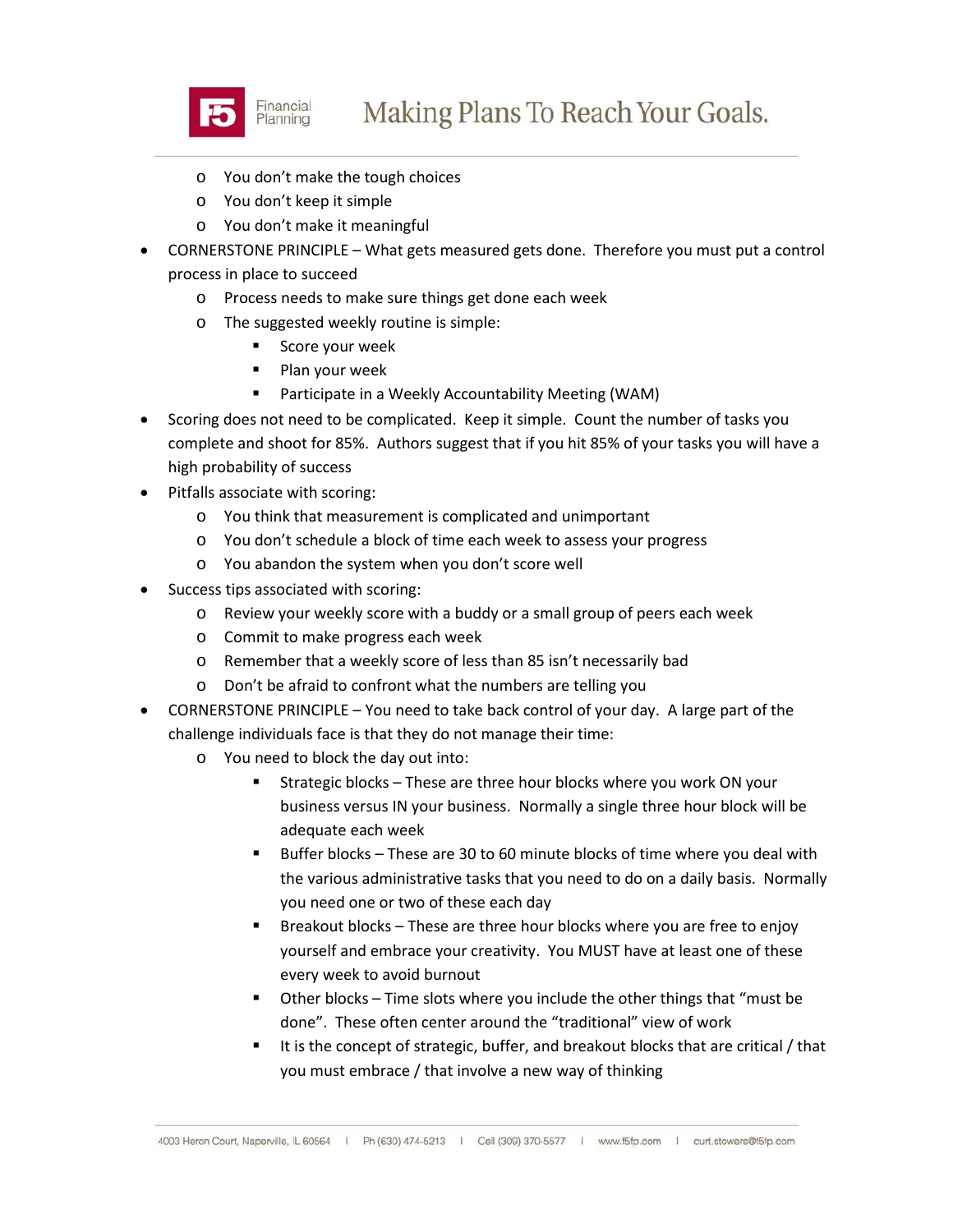

- Common pitfalls associated with time management:
	- o You conduct business as usual
	- o You don't focus on one thing at a time in your strategic block
	- o You allow distractions to steal your attention
	- o You think being busy is the same as being productive
- Success tips associated with time management:
	- o Work from a written weekly plan
	- o Input your model week into your calendar
- CORNERSTONE CONCEPT Ultimately it is all about accountability. You alone are responsible for doing the right things every day. You need to take ownership:
	- o Resolve never to be the victim again
	- o Stop feeling sorry for yourself
	- o Be willing to take different actions
- Common pitfalls associated with accountability:
	- o You continue to view accountability as consequences
	- o You look outside yourself
- Success tips associated with accountability:
	- o Acknowledge reality
	- o Focus on what you can control
- CORNERSTONE CONCEPT Ultimately it comes down to commitment. Commitment can be defined as "The state of being bound emotionally or intellectually to some course of action":
	- o There are two key categories of commitments: personal commitments and commitments to others
	- o You need to recognize that with commitments there is often a conscious stated intention versus an unconscious hidden intention. BE REAL WITH YOURSELF AND THINK ABOUT THIS!
- Process to determine what you LIKELY will be able to commit to:
	- o Determine a goal that would represent a real breakthrough
	- o Identify the keystone action required to reach this goal
	- o Determine the cost you will have to pay
	- o Determine which keystone actions you are willing to pay the price for
- Common pitfalls associated with commitment:
	- o You miss a commitment once and give up
	- o You fail to confront missed commitments
	- o You don't value your word
- Success tips associated with commitment:
	- o Don't overcommit
	- o Go public with your commitments